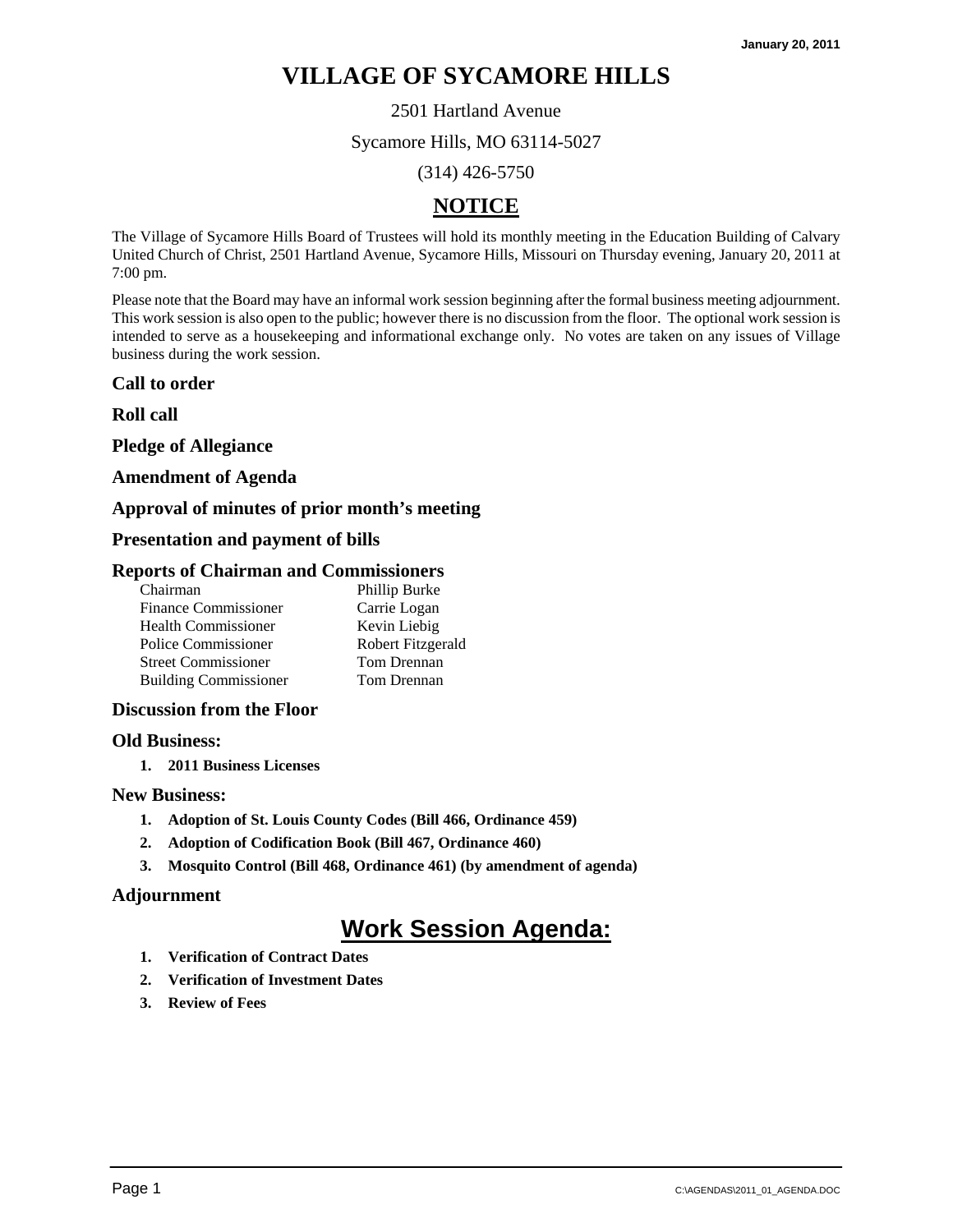2501 Hartland Avenue

Sycamore Hills, MO 63114-5027

(314) 426-5750

## **NOTICE**

The Village of Sycamore Hills Board of Trustees will hold its monthly meeting in the Education Building of Calvary United Church of Christ, 2501 Hartland Avenue, Sycamore Hills, Missouri on Thursday evening, February 17, 2011 at 7:00 pm.

Please note that the Board may have an informal work session beginning after the formal business meeting adjournment. This work session is also open to the public; however there is no discussion from the floor. The optional work session is intended to serve as a housekeeping and informational exchange only. No votes are taken on any issues of Village business during the work session.

## **Call to order**

**Roll call** 

**Pledge of Allegiance** 

## **Amendment of Agenda**

## **Approval of minutes of prior month's meeting**

## **Presentation and payment of bills**

## **Reports of Chairman and Commissioners**

| Chairman                     | Phillip Burke     |
|------------------------------|-------------------|
| <b>Finance Commissioner</b>  | Carrie Logan      |
| <b>Health Commissioner</b>   | Kevin Liebig      |
| Police Commissioner          | Robert Fitzgerald |
| <b>Street Commissioner</b>   | Tom Drennan       |
| <b>Building Commissioner</b> | Tom Drennan       |

## **Discussion from the Floor**

#### **Old Business:**

**1. 2011 Business Licenses** 

## **New Business:**

**1. Change Investment Strategy** 

## **Adjournment**

- **1. Snow Plowing**
- **2. CDBG planning**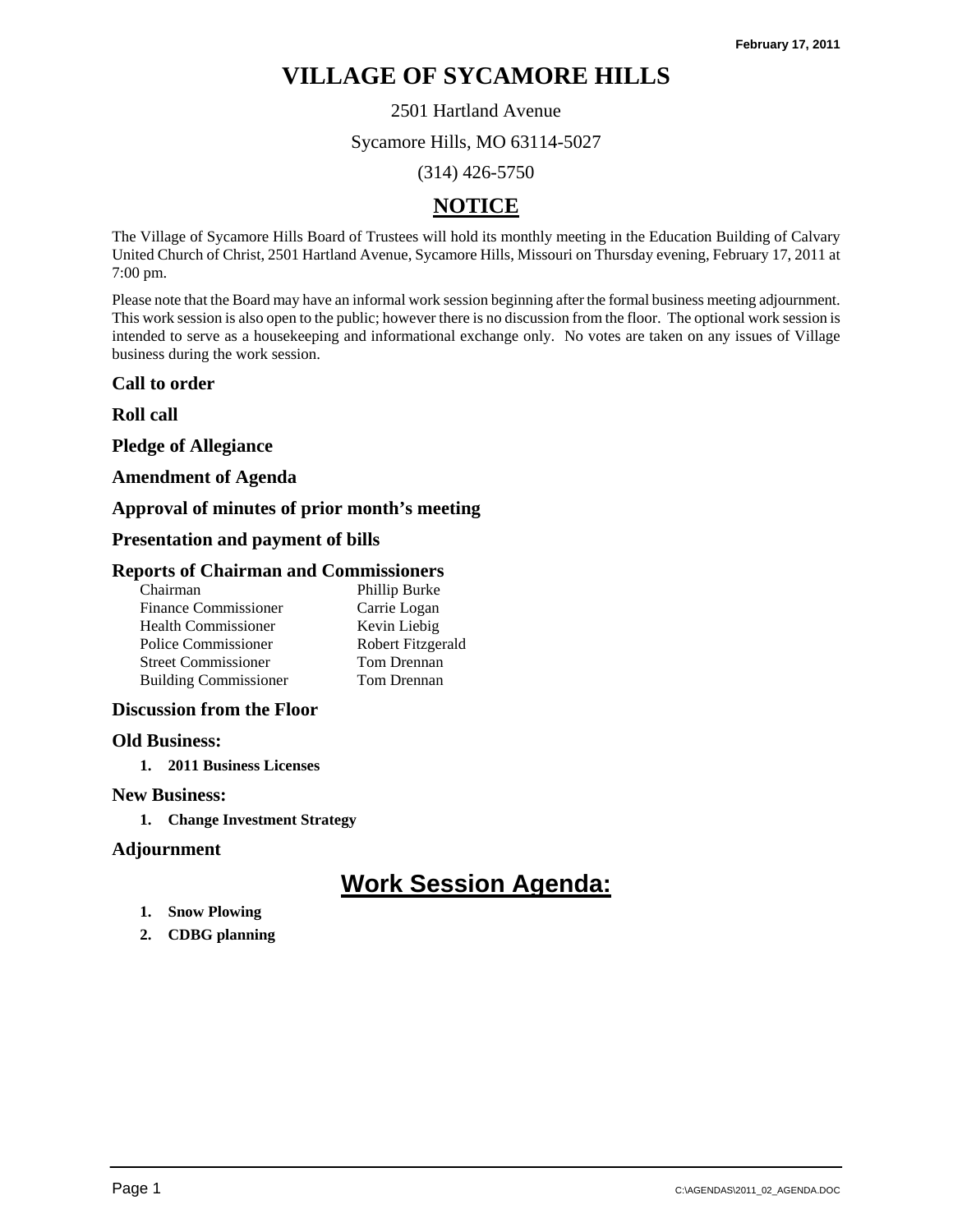2501 Hartland Avenue

Sycamore Hills, MO 63114-5027

(314) 426-5750

## **NOTICE**

The Village of Sycamore Hills Board of Trustees will hold its monthly meeting in the Education Building of Calvary United Church of Christ, 2501 Hartland Avenue, Sycamore Hills, Missouri on Thursday evening, March 17, 2011 at 7:00 pm.

Please note that the Board may have an informal work session beginning after the formal business meeting adjournment. This work session is also open to the public; however there is no discussion from the floor. The optional work session is intended to serve as a housekeeping and informational exchange only. No votes are taken on any issues of Village business during the work session.

## **Call to order**

**Roll call** 

**Pledge of Allegiance** 

## **Amendment of Agenda**

## **Approval of minutes of prior month's meeting**

## **Presentation and payment of bills**

## **Reports of Chairman and Commissioners**

| Phillip Burke     |
|-------------------|
| Carrie Logan      |
| Kevin Liebig      |
| Robert Fitzgerald |
| Tom Drennan       |
| Tom Drennan       |
|                   |

## **Discussion from the Floor**

#### **Old Business:**

- **1. 2011 Business Licenses**
- **2. Change Investment Strategy**

#### **New Business:**

**1. Street Closure on March 20,2011** 

## **Adjournment**

- **1. MSD Project**
- **2. CDBG planning**
- **3. Upcoming St. Louis County Municipal League Meeting in Woodson Terrace**
- **4. Inventory of Shed and disposal of unused items**
- **5. Replacement of Village Signage to meet 2018 Federal Guidelines**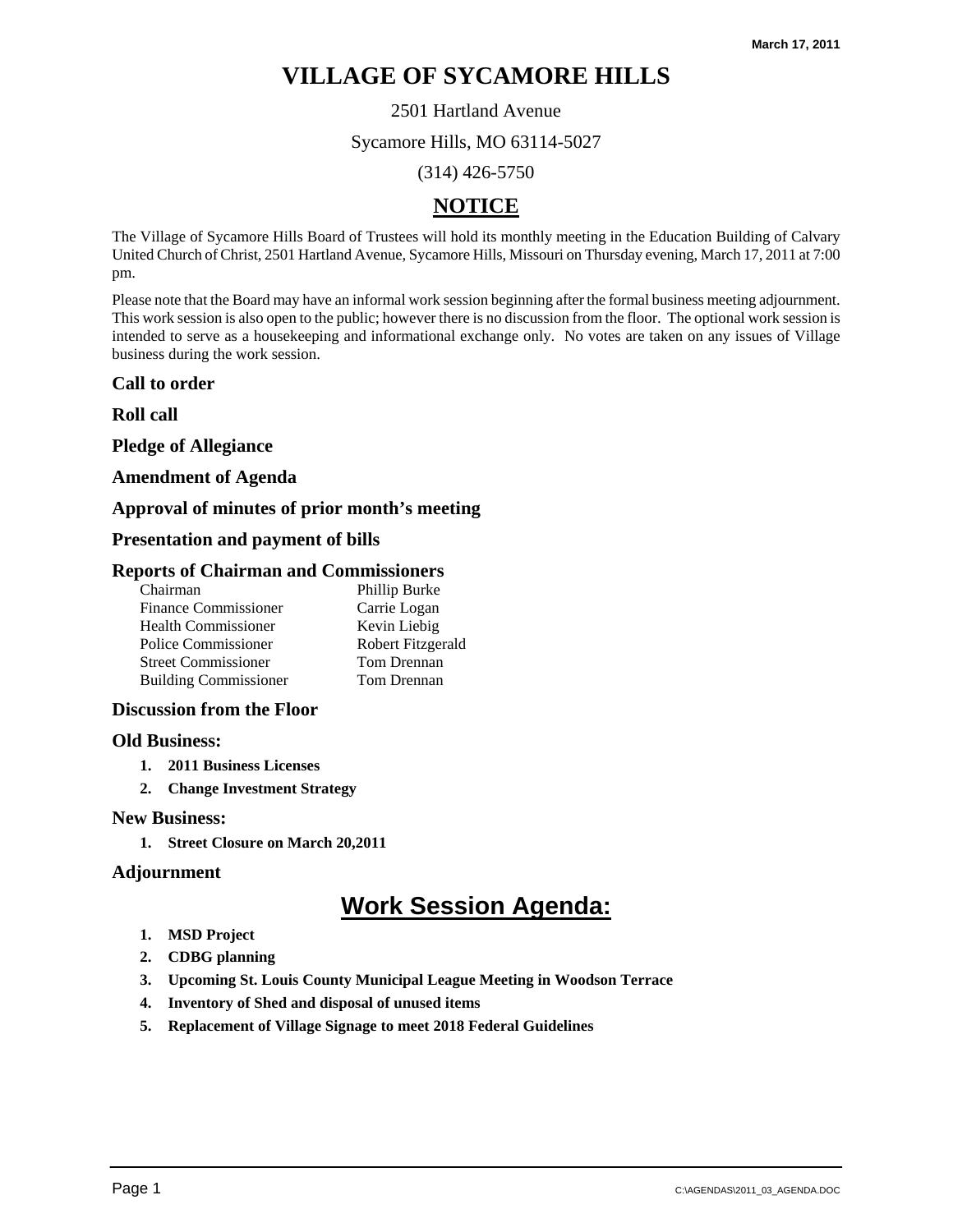2501 Hartland Avenue Sycamore Hills, MO 63114-5027 (314) 426-5750

## **NOTICE**

The Village of Sycamore Hills Board of Trustees will hold its monthly meeting in the Education Building of Calvary United Church of Christ, 2501 Hartland Avenue, Sycamore Hills, Missouri on Thursday evening, April 21, 2011 at 7:00 pm.

Please note that the Board may have an informal work session beginning after the formal business meeting adjournment. This work session is also open to the public; however there is no discussion from the floor. The optional work session is intended to serve as a housekeeping and informational exchange only. No votes are taken on any issues of Village business during the work session.

**Call to order** 

**Roll call** 

**Pledge of Allegiance** 

**Reading of Election Results** 

**Oath of Office** 

**Amendment of Agenda** 

## **Approval of minutes of prior month's meeting**

**Presentation and payment of bills** 

#### **Reports of Chairman and Commissioners**

| Chairman                     | Phillip Burke     |
|------------------------------|-------------------|
| <b>Finance Commissioner</b>  | Carrie Logan      |
| <b>Health Commissioner</b>   | Kevin Liebig      |
| Police Commissioner          | Robert Fitzgerald |
| <b>Street Commissioner</b>   | Tom Drennan       |
| <b>Building Commissioner</b> | Tom Drennan       |

## **Presentation by Warren Fine, CPA**

#### **Discussion from the Floor**

#### **Old Business:**

 **None** 

#### **New Business:**

- **1. Business License**
- **2. CDBG (Bill 469, Ordinance 462)**
- **3. 2011/2012 Budget (Bill 470, Ordinance 463)**

## **Adjournment**

# **Work Session Agenda:**

**1. Miscellaneous**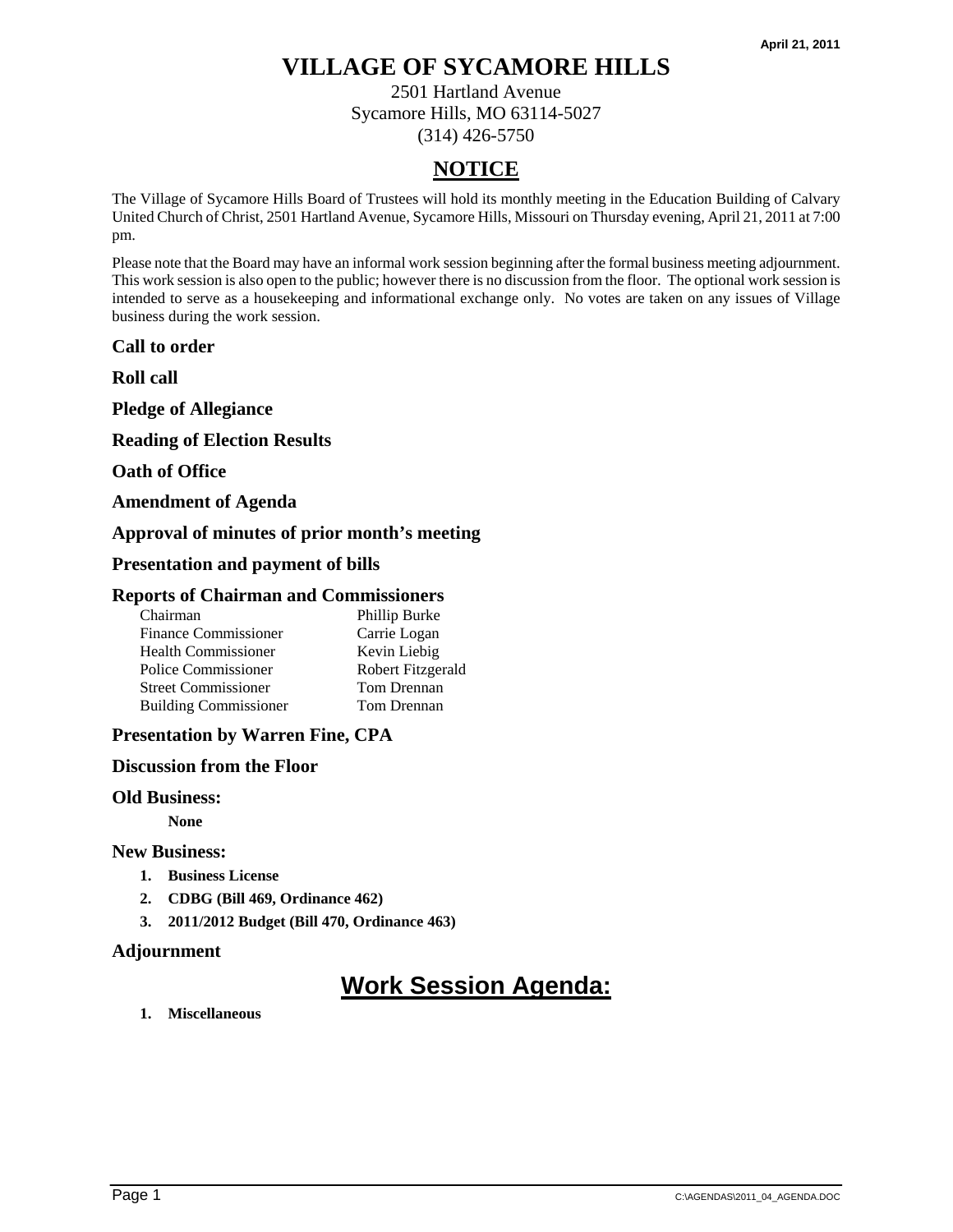2501 Hartland Avenue Sycamore Hills, MO 63114-5027 (314) 426-5750

## **NOTICE**

The Village of Sycamore Hills Board of Trustees will hold its monthly meeting in the Education Building of Calvary United Church of Christ, 2501 Hartland Avenue, Sycamore Hills, Missouri on Thursday evening, May 19, 2011 at 7:00 pm.

Please note that the Board may have an informal work session beginning after the formal business meeting adjournment. This work session is also open to the public; however there is no discussion from the floor. The optional work session is intended to serve as a housekeeping and informational exchange only. No votes are taken on any issues of Village business during the work session.

## **Call to order**

**Roll call** 

## **Pledge of Allegiance**

## **Amendment of Agenda**

## **Approval of minutes of prior month's meeting**

## **Presentation and payment of bills**

## **Reports of Chairman and Commissioners**

| Chairman                     | Phillip Burke     |
|------------------------------|-------------------|
| <b>Finance Commissioner</b>  | Carrie Logan      |
| <b>Health Commissioner</b>   | Kevin Liebig      |
| Police Commissioner          | Robert Fitzgerald |
| <b>Street Commissioner</b>   | Tom Drennan       |
| <b>Building Commissioner</b> | Tom Drennan       |
|                              |                   |

## **Discussion from the Floor**

## **Old Business:**

**1. Business License** 

#### **New Business:**

**None** 

## **Adjournment**

- **1. Repair of Barricades**
- **2. Storage Shed Inventory**
- **3. Street Sign Inventory**
- **4. Brown Road Construction**
- **5. MSD Project**
- **6. Audit**
- **7. Miscellaneous**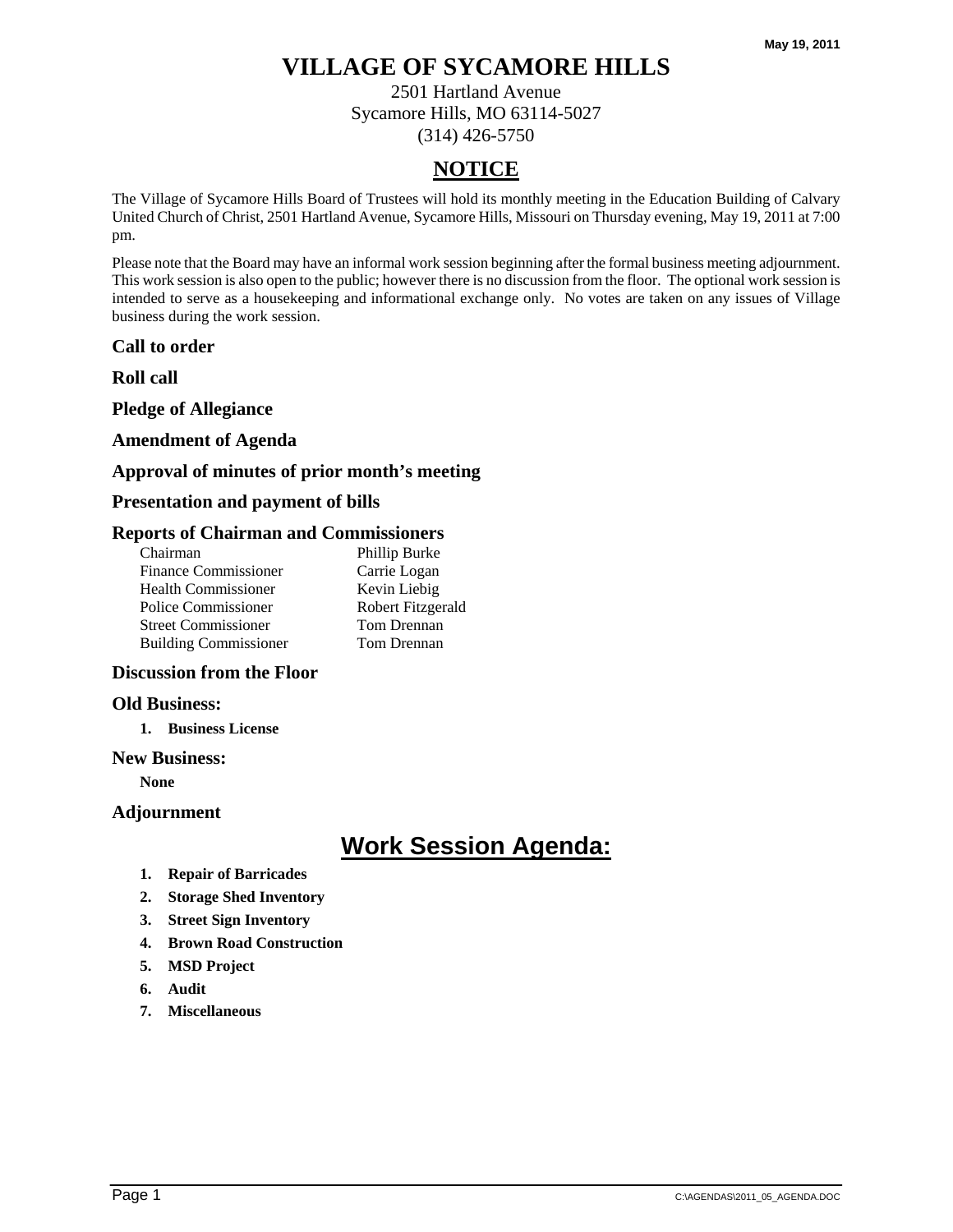2501 Hartland Avenue Sycamore Hills, MO 63114-5027 (314) 426-5750

## **NOTICE**

The Village of Sycamore Hills Board of Trustees will hold its monthly meeting in the Education Building of Calvary United Church of Christ, 2501 Hartland Avenue, Sycamore Hills, Missouri on Thursday evening, June 16, 2011 at 7:00 pm.

Please note that the Board may have an informal work session beginning after the formal business meeting adjournment. This work session is also open to the public; however there is no discussion from the floor. The optional work session is intended to serve as a housekeeping and informational exchange only. No votes are taken on any issues of Village business during the work session.

## **Call to order**

**Roll call** 

## **Pledge of Allegiance**

## **Amendment of Agenda**

## **Public Hearing - Community Development Block Grant**

Record of Attendance **Discussion** 

## **Approval of minutes of prior month's meeting**

## **Presentation and payment of bills**

## **Reports of Chairman and Commissioners**

| Chairman                     | Phillip Burke     |
|------------------------------|-------------------|
| <b>Finance Commissioner</b>  | Carrie Logan      |
| <b>Health Commissioner</b>   | Kevin Liebig      |
| Police Commissioner          | Robert Fitzgerald |
| <b>Street Commissioner</b>   | Tom Drennan       |
| <b>Building Commissioner</b> | Tom Drennan       |

## **Discussion from the Floor**

#### **Old Business:**

**None** 

#### **New Business:**

**1. St. Louis County Saves** 

*Residential Energy Efficiency Loan Program Cooperation Agreement* 

## **Adjournment**

- **1. Repair of Barricades**
- **2. Storage Shed Inventory**
- **3. Street Sign Inventory**
- **4. Tree Removal Walton Road**
- **5. Miscellaneous**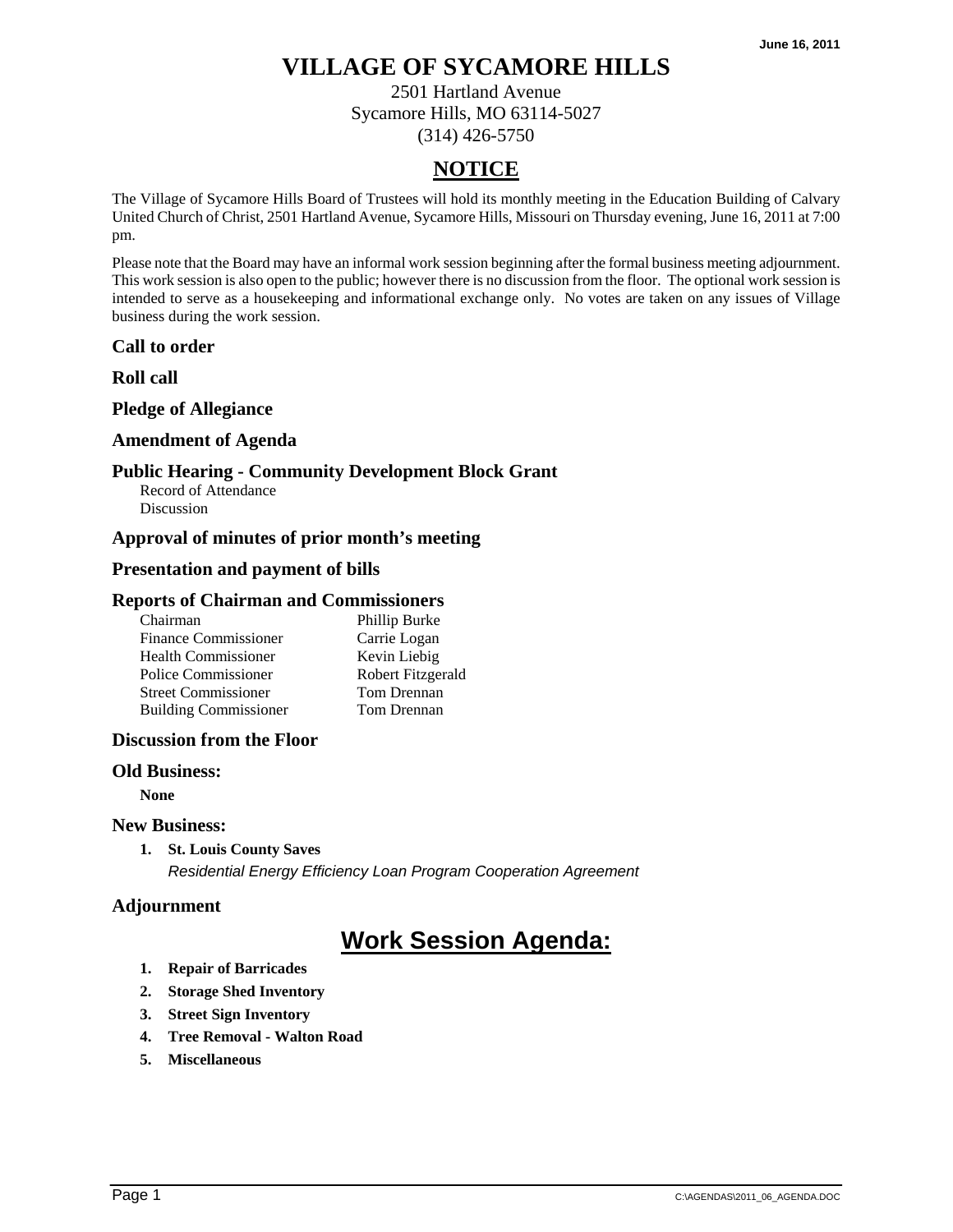2501 Hartland Avenue Sycamore Hills, MO 63114-5027 (314) 426-5750

## **NOTICE**

The Village of Sycamore Hills Board of Trustees will hold its monthly meeting in the Education Building of Calvary United Church of Christ, 2501 Hartland Avenue, Sycamore Hills, Missouri on Thursday evening, July 21, 2011 at 7:00 pm.

Please note that the Board may have an informal work session beginning after the formal business meeting adjournment. This work session is also open to the public; however there is no discussion from the floor. The optional work session is intended to serve as a housekeeping and informational exchange only. No votes are taken on any issues of Village business during the work session.

**Call to order** 

**Roll call** 

**Pledge of Allegiance** 

## **Amendment of Agenda**

## **Approval of minutes of prior month's meeting**

## **Presentation and payment of bills**

## **Reports of Chairman and Commissioners**

| Chairman                     | Phillip Burke     |
|------------------------------|-------------------|
| <b>Finance Commissioner</b>  | Carrie Logan      |
| <b>Health Commissioner</b>   | Kevin Liebig      |
| Police Commissioner          | Robert Fitzgerald |
| <b>Street Commissioner</b>   | Tom Drennan       |
| <b>Building Commissioner</b> | Tom Drennan       |
|                              |                   |

## **Discussion from the Floor**

#### **Old Business:**

**None** 

#### **New Business:**

**None** 

#### **Adjournment**

- **1. Barricade Preliminary Design**
- **2. Inspection of Homes**
- **3. Investments**
- **4. Public Works Projects** 
	- **a. Curbs** 
		- **b. Sidewalks**
		- **c. CDBG funds for Hartland and Graceland Corner**
- **5. Storage Shed Inventory**
- **6. Street Sign Inventory**
- **7. Miscellaneous**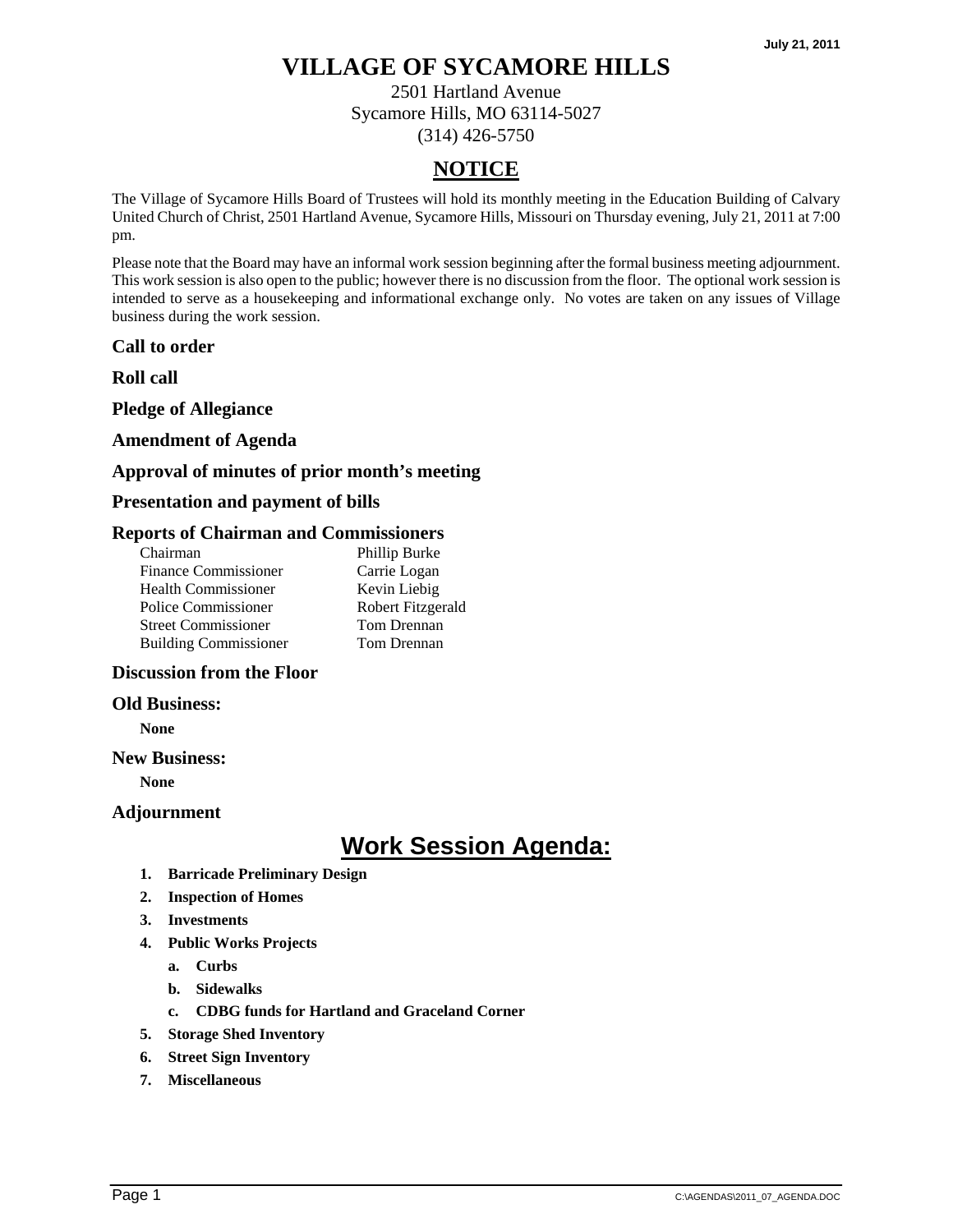2501 Hartland Avenue Sycamore Hills, MO 63114-5027 (314) 426-5750

## **NOTICE**

The Village of Sycamore Hills Board of Trustees will hold its monthly meeting in the Education Building of Calvary United Church of Christ, 2501 Hartland Avenue, Sycamore Hills, Missouri on Thursday evening, August 18, 2011 at 7:00 pm.

Please note that the Board may have an informal work session beginning after the formal business meeting adjournment. This work session is also open to the public; however there is no discussion from the floor. The optional work session is intended to serve as a housekeeping and informational exchange only. No votes are taken on any issues of Village business during the work session.

**Call to order** 

**Roll call** 

**Pledge of Allegiance** 

## **Amendment of Agenda**

## **Approval of minutes of prior month's meeting**

## **Presentation and payment of bills**

## **Reports of Chairman and Commissioners**

| Chairman                     | Phillip Burke     |
|------------------------------|-------------------|
| <b>Finance Commissioner</b>  | Carrie Logan      |
| <b>Health Commissioner</b>   | Kevin Liebig      |
| Police Commissioner          | Robert Fitzgerald |
| <b>Street Commissioner</b>   | Tom Drennan       |
| <b>Building Commissioner</b> | Tom Drennan       |
|                              |                   |

## **Discussion from the Floor**

#### **Old Business:**

**None** 

#### **New Business:**

- **1. County CDBG Requirement (Bill 472, Ordinance 465)**
- **2. Police Contract**
- **3. Lions Fair in Overland**

## **Adjournment**

- **1. Barricade Assembly**
- **2. Inspection of Homes**
- **3. Sewer Separation Project**
- **4. Public Works Projects** 
	- **a. Curbs**
	- **b. Sidewalks**
	- **c. CDBG funds for Hartland and Graceland Corner**
- **5. Storage Shed Inventory**
- **6. Street Sign Inventory**
- **7. Walton Trees**
- **8. Miscellaneous**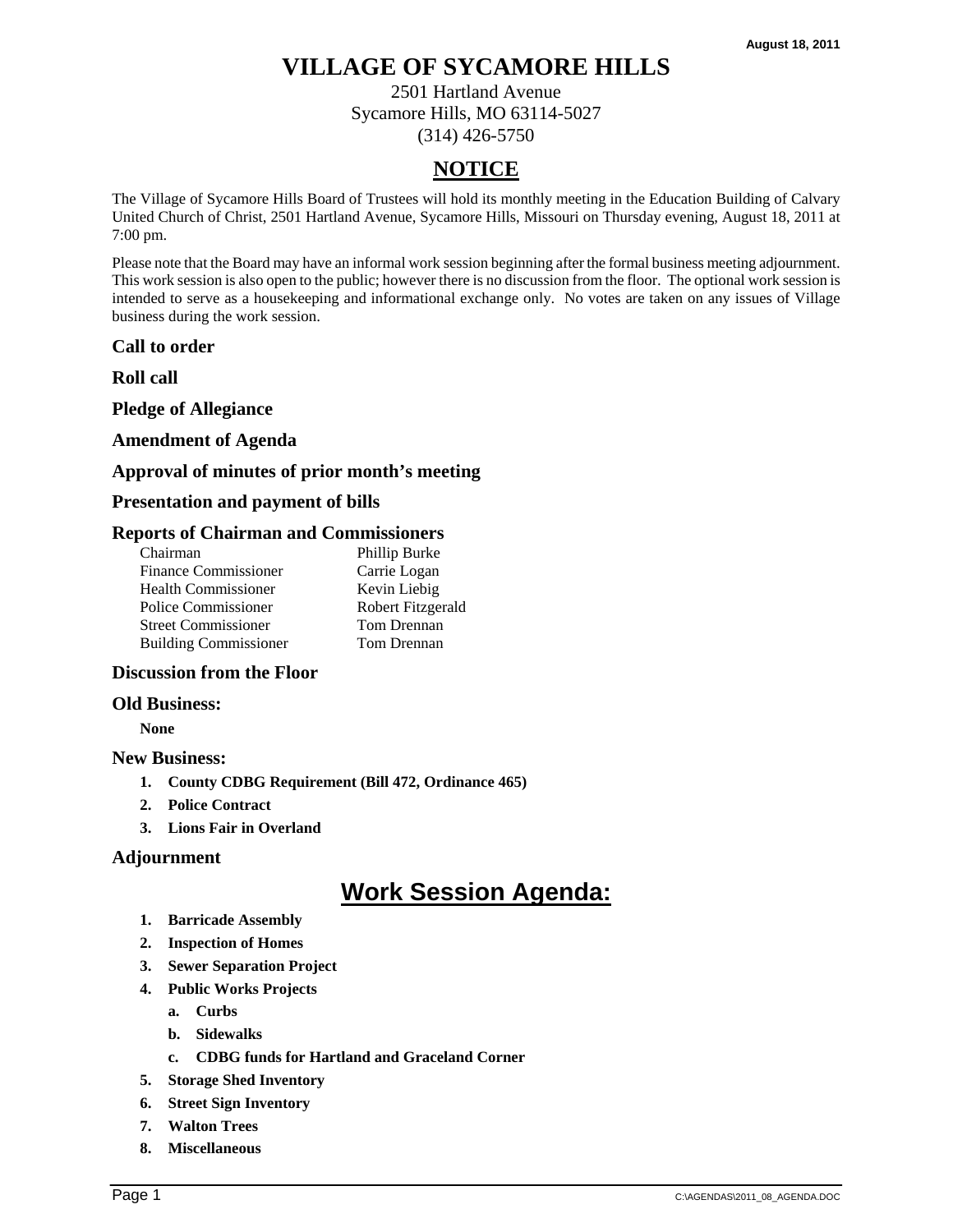2501 Hartland Avenue Sycamore Hills, MO 63114-5027 (314) 426-5750

## **NOTICE**

The Village of Sycamore Hills Board of Trustees will hold its monthly meeting in the Education Building of Calvary United Church of Christ, 2501 Hartland Avenue, Sycamore Hills, Missouri on Thursday evening, September 15, 2011 at 7:00 pm.

Please note that the Board may have an informal work session beginning after the formal business meeting adjournment. This work session is also open to the public; however there is no discussion from the floor. The optional work session is intended to serve as a housekeeping and informational exchange only. No votes are taken on any issues of Village business during the work session.

## **Call to order**

## **Roll call**

## **Pledge of Allegiance**

## **Public Hearing - 2011 Tax Rate**

Record of Attendance Discussion Set the Tax Rate for 2011 (Bill 473, Ordinance 466)

## **Amendment of Agenda**

## **Approval of minutes of prior month's meeting**

## **Presentation and payment of bills**

### **Reports of Chairman and Commissioners**

| Chairman                     | Phillip Burke     |
|------------------------------|-------------------|
| <b>Finance Commissioner</b>  | Carrie Logan      |
| <b>Health Commissioner</b>   | Kevin Liebig      |
| Police Commissioner          | Robert Fitzgerald |
| <b>Street Commissioner</b>   | Tom Drennan       |
| <b>Building Commissioner</b> | Tom Drennan       |

## **Discussion from the Floor**

#### **Old Business:**

**None** 

## **New Business:**

**1. Gross Receipts Tax (Bill 474, Ordinance 467)**  *This bill reaffirms the gross receipts tax be imposed within the village.* 

## **Adjournment**

- **1. Inspection of Homes**
- **2. Public Works Projects** 
	- **a. RFQ status**
- **3. Storage Shed Inventory**
- **4. Street Sign Inventory**
- **5. Walton Trees**
- **6. Miscellaneous**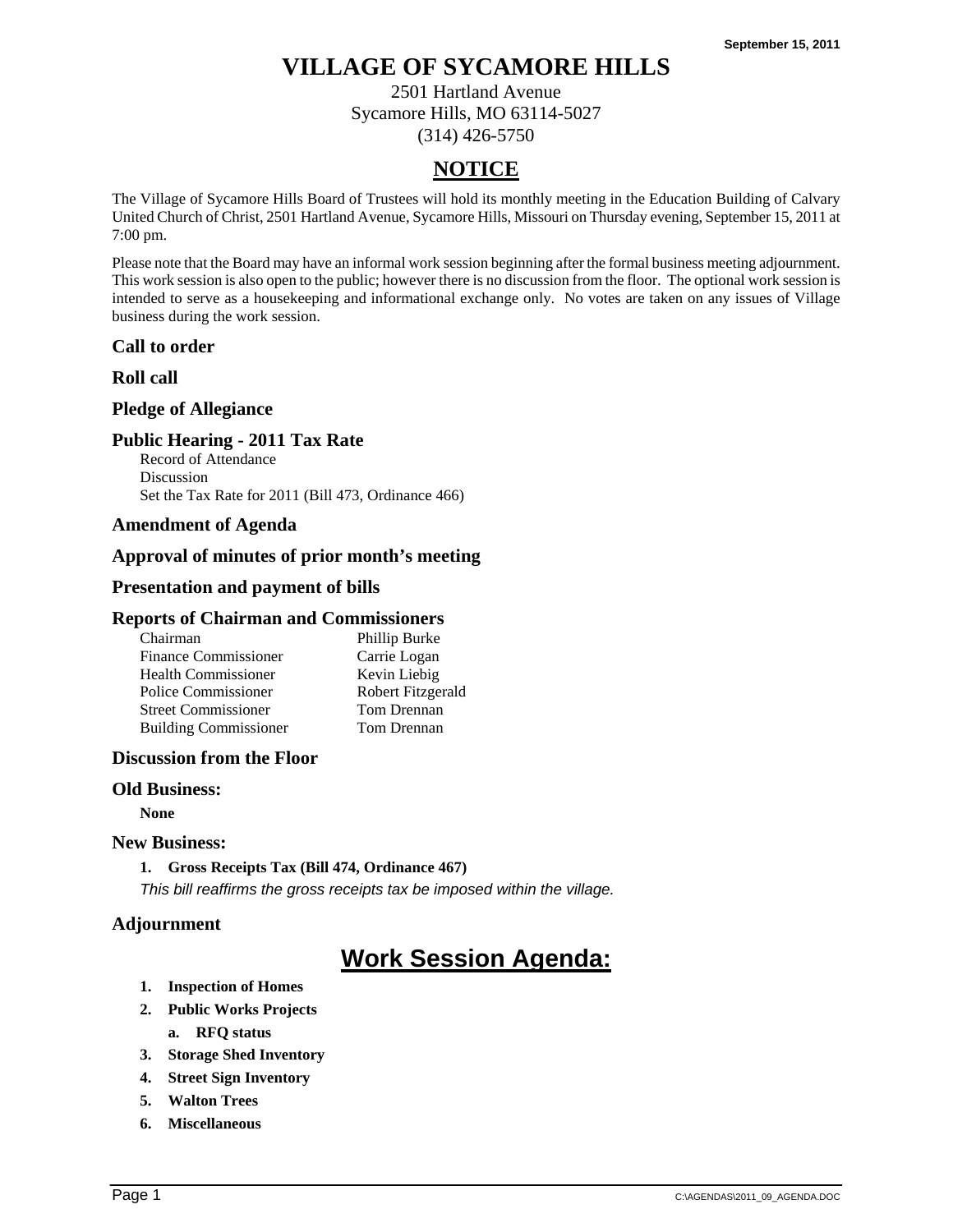2501 Hartland Avenue Sycamore Hills, MO 63114-5027 (314) 426-5750

## **NOTICE**

The Village of Sycamore Hills Board of Trustees will hold its monthly meeting in the Education Building of Calvary United Church of Christ, 2501 Hartland Avenue, Sycamore Hills, Missouri on Thursday evening, October 20, 2011 at 7:00 pm.

Please note that the Board may have an informal work session beginning after the formal business meeting adjournment. This work session is also open to the public; however there is no discussion from the floor. The optional work session is intended to serve as a housekeeping and informational exchange only. No votes are taken on any issues of Village business during the work session.

**Call to order** 

**Roll call** 

**Pledge of Allegiance** 

## **Amendment of Agenda**

## **Approval of minutes of prior month's meeting**

## **Presentation and payment of bills**

## **Reports of Chairman and Commissioners**

| Chairman                     | Phillip Burke     |
|------------------------------|-------------------|
| <b>Finance Commissioner</b>  | Carrie Logan      |
| <b>Health Commissioner</b>   | Kevin Liebig      |
| Police Commissioner          | Robert Fitzgerald |
| <b>Street Commissioner</b>   | Tom Drennan       |
| <b>Building Commissioner</b> | Tom Drennan       |
|                              |                   |

## **Discussion from the Floor**

#### **Old Business:**

**None** 

#### **New Business:**

**None** 

#### **Adjournment**

- **1. Distressed Cities Legislation**
- **2. Review of Business License Criteria**
- **3. Village owned property at 8605 Lackland**
- **4. Public Works Projects** 
	- **a. RFQ status**
- **5. Miscellaneous**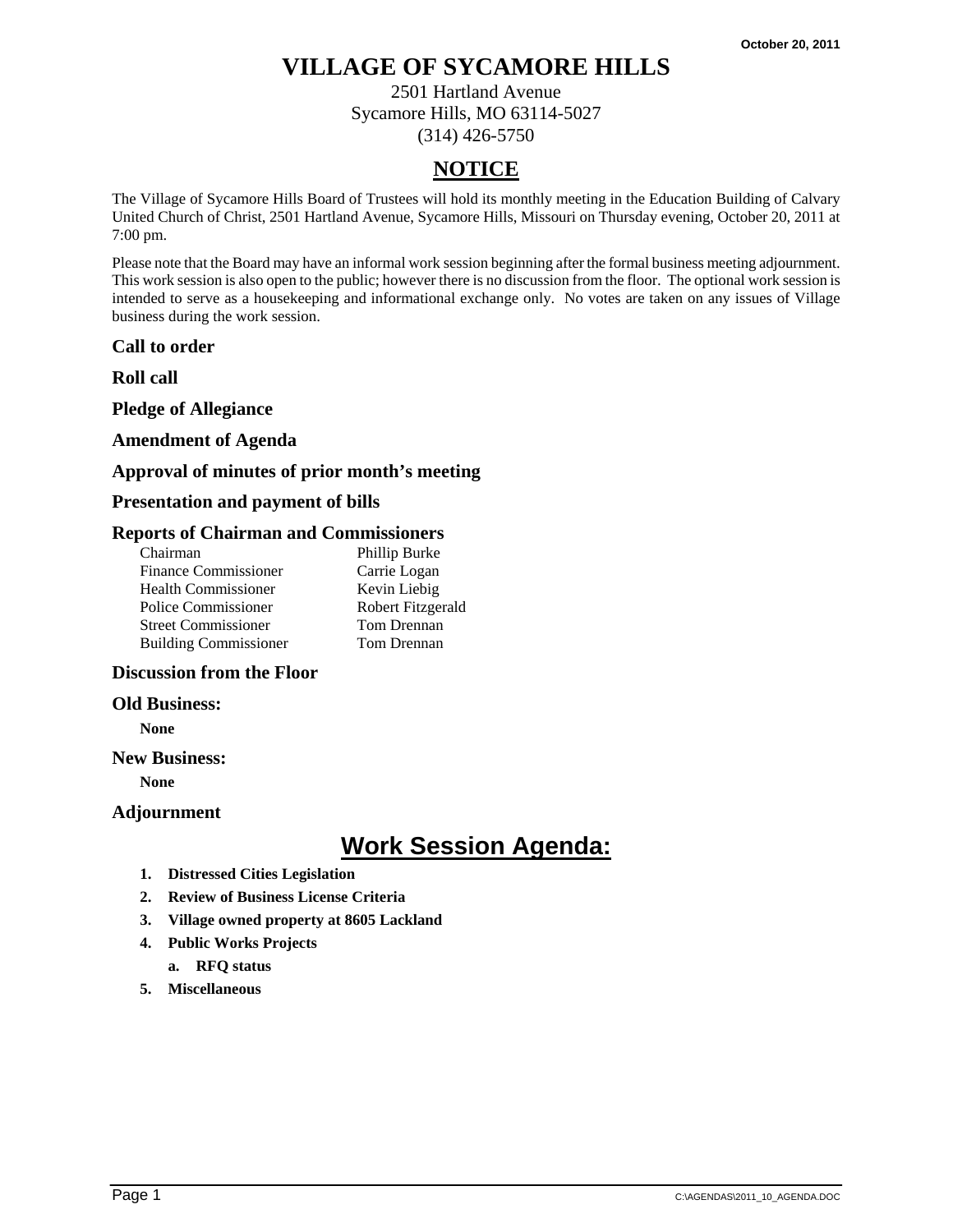2501 Hartland Avenue Sycamore Hills, MO 63114-5027 (314) 426-5750

## **NOTICE**

The Village of Sycamore Hills Board of Trustees will hold its monthly meeting in the Education Building of Calvary United Church of Christ, 2501 Hartland Avenue, Sycamore Hills, Missouri on Thursday evening, November 17, 2011 at 7:00 pm.

Please note that the Board may have an informal work session beginning after the formal business meeting adjournment. This work session is also open to the public; however there is no discussion from the floor. The optional work session is intended to serve as a housekeeping and informational exchange only. No votes are taken on any issues of Village business during the work session.

**Call to order** 

**Roll call** 

**Pledge of Allegiance** 

## **Amendment of Agenda**

## **Approval of minutes of prior month's meeting**

## **Presentation and payment of bills**

## **Reports of Chairman and Commissioners**

| Chairman                     | Phillip Burke     |
|------------------------------|-------------------|
| <b>Finance Commissioner</b>  | Carrie Logan      |
| <b>Health Commissioner</b>   | Kevin Liebig      |
| Police Commissioner          | Robert Fitzgerald |
| <b>Street Commissioner</b>   | Tom Drennan       |
| <b>Building Commissioner</b> | Tom Drennan       |
|                              |                   |

## **Discussion from the Floor**

#### **Old Business:**

**None** 

#### **New Business:**

**None** 

#### **Adjournment**

# **Work Session Agenda:**

- **1. Village owned property at 8605 Lackland**
- **2. Public Works Projects**

## **a. RFQ status**

**3. Miscellaneous**